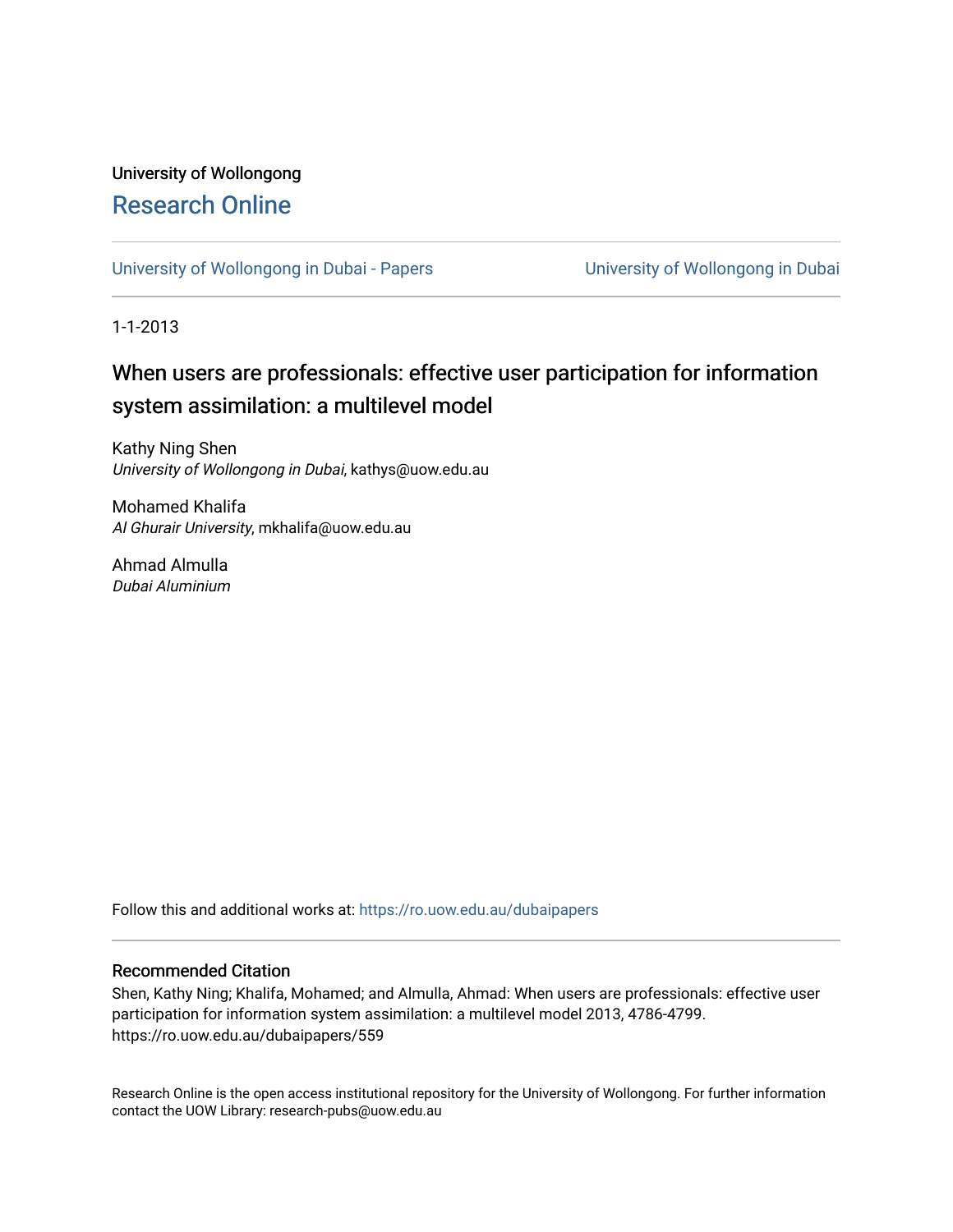# When users are professionals: Effective User Participation for Information Systems Assimilation

Completed Research Paper

### Kathy Ning Shen

Mohamed Khalifa

University of Wollongong in Dubai PO Box 20183, Dubai, UAE kathyshen@uowdubai.ac.ae

Al Ghurair University PO Box 37374, Dubai, UAE khalifa@agu.ac.ae

### Ahmad AlMulla

Dubai Aluminium PO Box 3627, Dubai, UAE almulla\_ahmad@yahoo.com

### Abstract

Prior research on the role of user participation in system development has yielded inconsistent results. One of reasons might be attributed to the various users and research in this field needs to take into consideration of the characteristics of users themselves. Users' professional background has been documented as one of major reasons for resistance. However, very little research has investigated how to resolve such resistance. Our study makes a significant step forward to understand and empirically validate the contingencies of business professional users' participation. With an exploratory case study, we identify three important contingencies that determine the effectiveness of professional users' participation in IT projects in terms of assimilation, i.e., IT competence, work-identity integrity and alignment as perceived by the professionals. The resulting model is also empirically validated involving professional users from different industries and organizations.

Keywords: User participation, Assimilation, Professional identity, IT competence, Alignment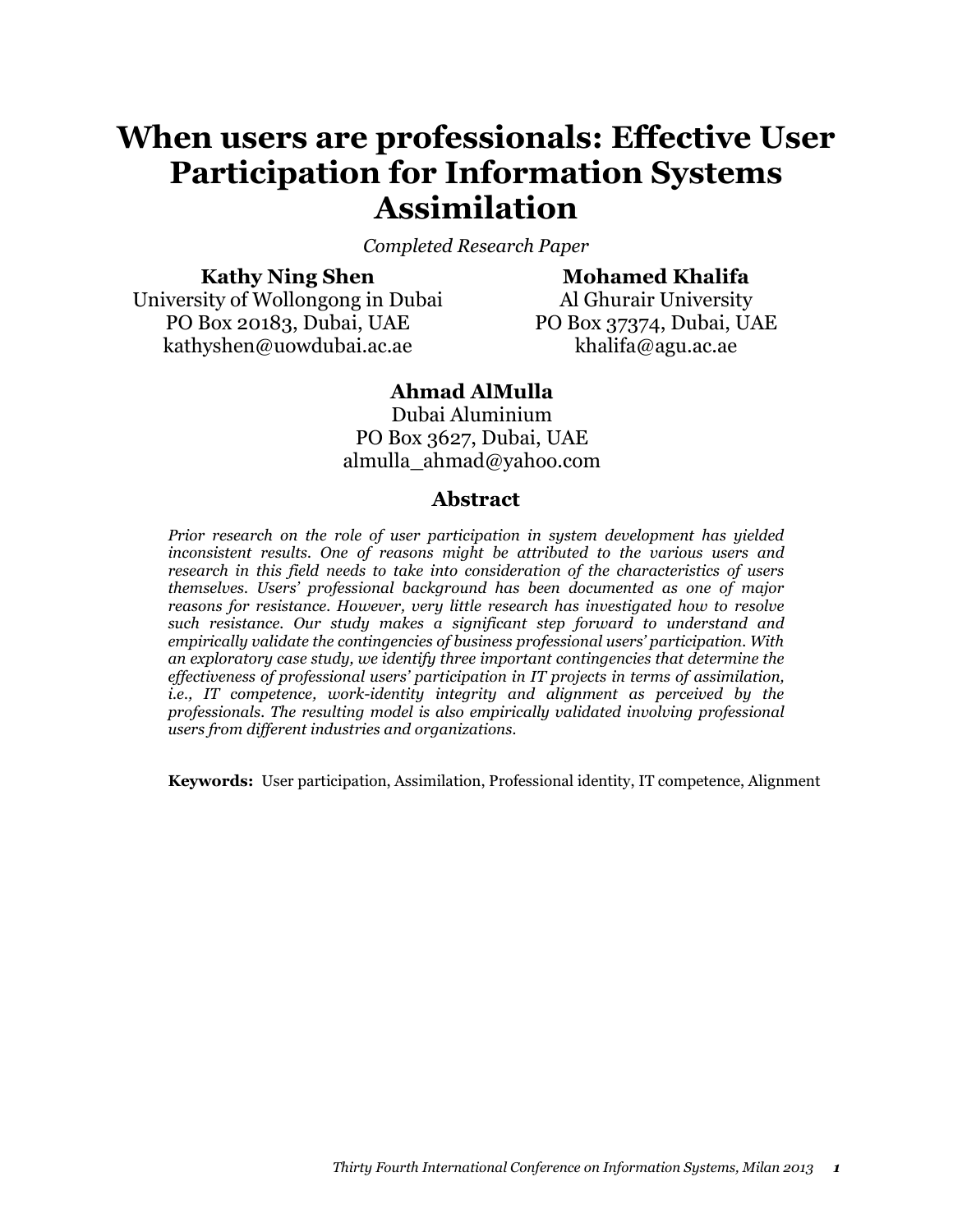### Introduction

Information systems assimilation is defined as the extent to which the use of the technology diffuses across business/working processes and becomes routinized in the business/working activities (Fichman and Kemerer 1997; Purvis et al. 2001). At the individual level, assimilation is equivalent to post-adoption usage behavior (Jasperson et al. 2005), referring to "the myriad feature adoption decisions, feature use behaviors and feature extension behaviors made by an individual user after an IT application has been installed, made accessible to the user, and applied by the user in accomplishing IT/her work activities" (Jasperson et al. 2005), pp. 531). Usually individual assimilation is considered as a critical indicator for the success of information system (IS) development and implementation (He and King 2008).

Existing research on IS development has pointed out the importance of user participation in achieving assimilation. User participation refers to the extent to which users or their representatives carry out assignments and perform various activities and behavior s during information system development and conceptualized along four dimensions, i.e., users' hands-on performance of activities, responsibility, relations with IS, and communication with IS staff and senior management (Barki and Hartwick 1994). According to a recent synthesis of the user participation literature (Markus and Mao 2004), active participation makes users perceive the system more relevant, leading to a more positive attitude as well as having positive influences on usage of the system (Barki and Hartwick 1994). Moreover, user participation ensures that the system requirement is well informed and the resulting system is likely to have an alignment with the business demand. Finally, user participation fosters emergent interactions between business users and IS professionals (Markus and Mao 2004).

However, certain theoretical gaps and practical challenges remain (Markus and Mao 2004) with limited and inconsistent findings about the effect of user participation on IS assimilation (Harris and Weistroffer 2009; Hwang and Thorn 1999; Spears and Barki 2010). Despite the ample research on user participation in system development, user participation may not guarantee assimilation (He and King 2008; Symon and Clegg 2005), which implies that certain contingencies are important to bridge the gap between user participation in IS development and assimilation. Second, the effect of user participation in IS development may likely vary for different IS development contexts . Of particular interest in this study is the nature of the users. While most prior research focuses on operational users in IS development, advancement in IS has involved more and more professionals with high level of functional expertise as key users (Martikainen et al. 2012). However, existing research shows that, given the same participation, such professionals will be less likely to accept IT application, especially when professionals do not have sufficient knowledge in IT (Martikainen et al. 2012; Saleem 1996). According to status incongruence theory, a professional with little IT knowledge will suffer status incongruence when confronted with an IT application, and such status incongruence is claimed to create frustration, tension, and problematic attitudes and behavior in individuals (Jackson 1962; Lenski 1956; Lundberg et al. 2009). Users' professional background has been documented as one of major reasons for resistance (Lapointe and Rivard 2005; Sayer 1998). However, very little research has investigated how to resolve such resistance.

Thus, the objective of this study is to examine how professionals' participation in IS development influences their assimilation of IS. By adopting a mixed-method, we identify the contingencies that mediate the effect of user participation by professionals on IS assimilation and empirically validate the resulting research model. In doing so, the present study answers calls for more contextualized research on user participation (Markus and Mao 2004).

The remainder of the paper is organized as follows. First, we discuss the rationale for using multi-method research design used in this study. Then we report the exploratory case study and based on the case study results and extant user participation theories, we develop the research hypotheses. The next session reports the empirical study using a survey design and its findings. The paper concludes with a discussion of the implications of the study, limitations and suggestions for future research.

### A Multi-Method Research Design

Given the mixed results reported by studies on the effect of user participation on IS success (Harris and Weistroffer 2009) and the lack of theories explaining the linkage between user participation and IS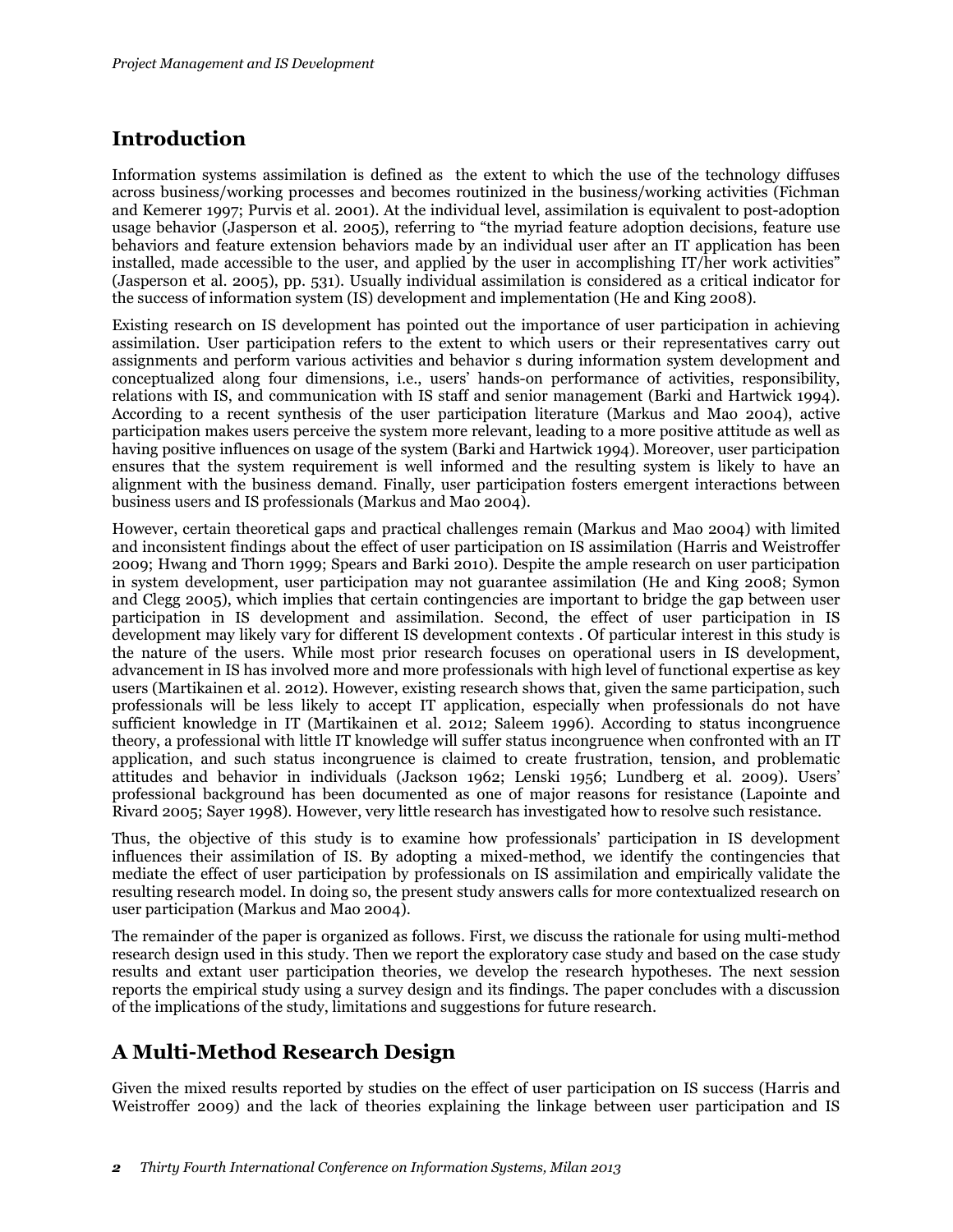assimilation, we employed a multi-method research design which consists an exploratory case study and a confirmative survey study using separate samples to examine professional user participation. In particular, a sequential design (Mingers 2001) was used in that the exploratory case study for theoretical development informed a subsequent confirmatory study for theoretical validation. Such a multi-method research design provides both a rich context and testability to the study (Kaplan and Duchon 1988; Spears and Barki 2010).

Qualitative methods (exploratory case study in this study) provide a rich information of the phenomenon under study and is appropriate under the high degree of uncertainty as in this case (Trauth 2001). Data collection for the qualitative study was not based on any a priori theories, concepts, or outcomes, and therefore was exploratory in order to reveal mechanisms that translate professional user participation to desired outcomes; while extant user participation theories were used as a framework of analysis and interpretation in order to build the connection with the existing literature. We then developed hypotheses from the qualitative study and formed a variance model that examined the effect of user participation as mediated through three contingencies. A separate sample drawn from different organizations with similar user characteristics was used for theoretical validation.

### Study 1: An Exploratory Case Study

An exploratory case study was conducted with an organization that implemented an information system for financial transaction support and control. The reason to choose this organization was because this IS project was initiated by a group of financial professionals for risk analysts, auditors and controllers, consistent with the theoretical concerns. In addition, this project was user-led development and the professional users had the full ownership of the project. Yet, as the case study revealed, this did guaranty successful IS assimilation until certain contingences were satisfied due to the nature of key users. The purpose of this case study is to reveal the contingencies that bridge professional users' participation in IS development and their assimilation of the resulting system.

In-depth interviews were conducted with members of the development team (who are responsible for systems development) and the key users to elicit an understanding of the actions and processes they applied throughout the development and implementation. Key interviewees were identified based on their involvement in the design, development or implementation of the system. Table 1 shows the interviewees' information and sample interview questions. A series of semi-structured interviews were also conducted with the top management to solicit data on the strategic considerations in implementing this system. All interviews were transcribed and coded. In addition, document analysis was secondary and used primarily to establish background and to corroborate interview data.

| <b>Key</b>                                                   | Role in the                                                                                                                                    | Role in the                                               | <b>Sample Interview questions</b>                                                                                               |
|--------------------------------------------------------------|------------------------------------------------------------------------------------------------------------------------------------------------|-----------------------------------------------------------|---------------------------------------------------------------------------------------------------------------------------------|
| <b>Interviewees</b>                                          | organization                                                                                                                                   | project                                                   |                                                                                                                                 |
| General<br>Director of the<br>organization<br>(2 interviews) | Overall strategic decision<br>making & particularly<br>chairing the "Steering"<br>Committee" to prove<br>initiatives proposed by all<br>units. | Giving the final<br>approval to<br>launch the<br>project. | Organizational context and supports<br>for this project.<br>In this project, what kind of roles was<br>the top management team? |

|  |  |  | <b>Table 1: Interview Information</b> |
|--|--|--|---------------------------------------|
|--|--|--|---------------------------------------|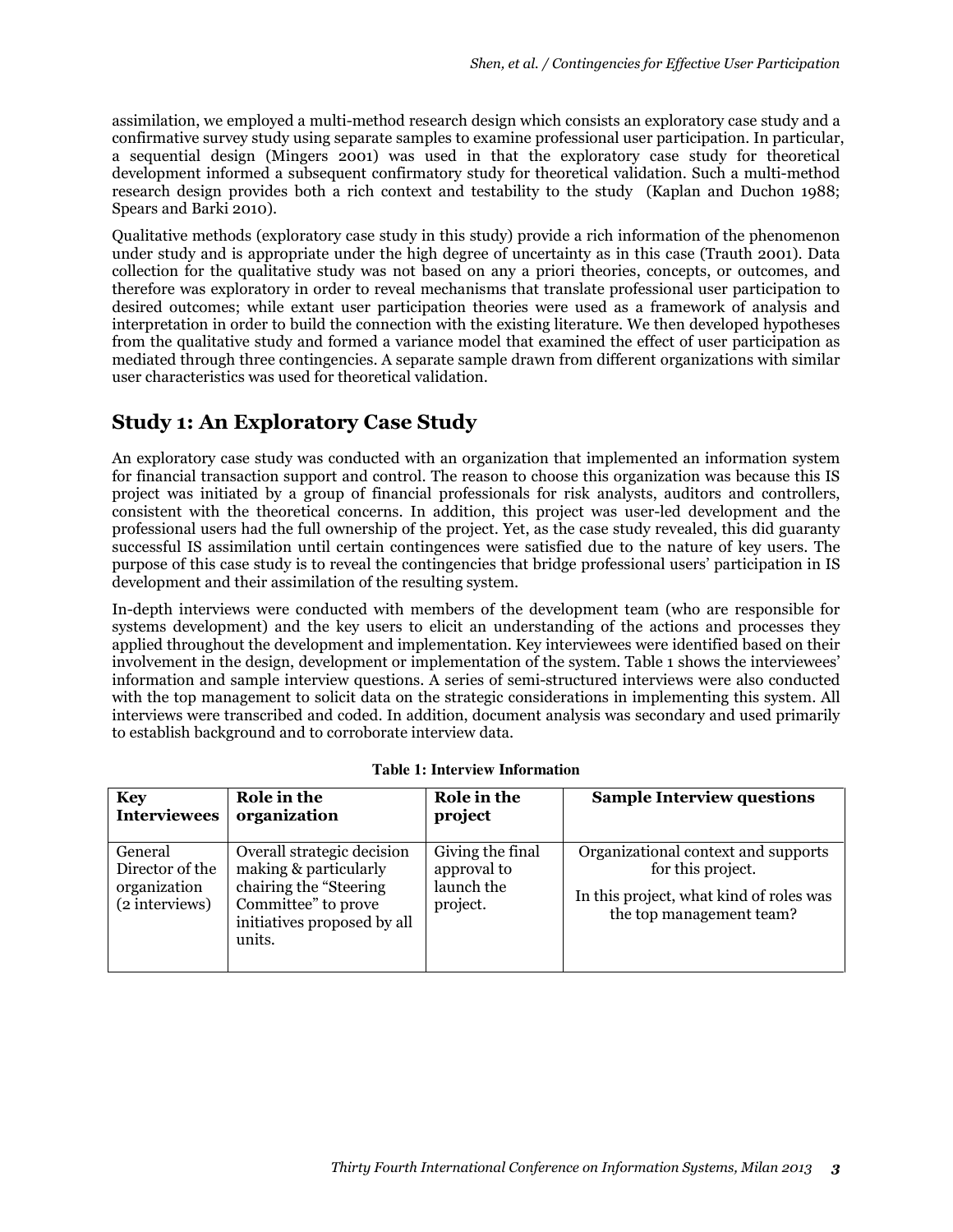| Head of<br>Finance                             | In charge of monitoring<br>all financial transactions              | Representing the<br>key end-users.                                               | Why did you and your colleagues want<br>to start this project?                                                      |  |  |  |
|------------------------------------------------|--------------------------------------------------------------------|----------------------------------------------------------------------------------|---------------------------------------------------------------------------------------------------------------------|--|--|--|
| Controlling (1<br>interview)                   | within the organization.                                           | Leading the team<br>to propose the<br>project to the<br>"Steering<br>Committee". | How was it developed?                                                                                               |  |  |  |
|                                                | Responsible for reporting<br>to external auditors.                 |                                                                                  | What happened after the project got<br>the first approval from the Steering<br>Committee?                           |  |  |  |
|                                                |                                                                    | The owner of the<br>project.                                                     | How did your team work with the IT<br>department?                                                                   |  |  |  |
|                                                |                                                                    |                                                                                  | What are the difficulties in developing<br>and implementing this project, from<br>your perspective?                 |  |  |  |
| Director of IT<br>Department (2<br>interviews) | Directly reporting to the<br>General Director.                     | The developer-<br>side of the                                                    | In general, can you describe how your<br>department works with the other<br>functional department?                  |  |  |  |
|                                                | Responsible for IT<br>maintenance and all IT-<br>related projects. | project.                                                                         | For this specific project, how was it<br>initiated? What were the challenges<br>from your perspective? How did your |  |  |  |
| Head of<br>System                              | Reporting to the Director<br>of IT Department                      | The project<br>leader and the                                                    | department work with the users?                                                                                     |  |  |  |
| Analysis (1<br>interview)                      | Responsible for the<br>system analysis of IT<br>projects.          | interface with the<br>users.                                                     |                                                                                                                     |  |  |  |

In qualitative data analysis, classification and connection form the basis of theory development (Urquhart 2001). Free coding was applied in the first round to clarify the transcribed text and identify the causal connections among them (Miles and Huberman 1994), pp. 56-71). In the second round, a theory-driven coding was used to corroborate the codes developed in the first round with existing theories and constructs, e.g., alignment, assimilation, IT competence, participation and etc., and to identify new variables and/or relationships.

## Results of Case Study and Theoretical Development

According to (Barki and Hartwick 1994), user participation could cover all dimensions, i.e., users' handson performance of activities, responsibility, relations with IS, and communication with IS staff and senior management. In this case, the key users were leading the initiative and responsible for the project. There were also some other users from the same department or the other departments which were affected by the deployment of the system. The case study identifies various user participation activities which can broadly grouped into two categories, participation in planning and development/deployment (see table 2).

| User participation in system planning:<br><b>User-IS Relationship (Hartwick and Barki</b><br>1994)                                  | User participation in system<br>development/deployment: Hands-on<br>activities (Hartwick and Barki 1994) |
|-------------------------------------------------------------------------------------------------------------------------------------|----------------------------------------------------------------------------------------------------------|
| A member of the project team responsible for the<br>definition (feasibility, analysis of information<br>requirements) of the system | Define screen layouts, report formats, etc.                                                              |
| Develop and/or approve cost justification for                                                                                       | Develop & test data specifications                                                                       |

|  |  |  | <b>Table 2: Two Categories of User Participation</b> |
|--|--|--|------------------------------------------------------|
|--|--|--|------------------------------------------------------|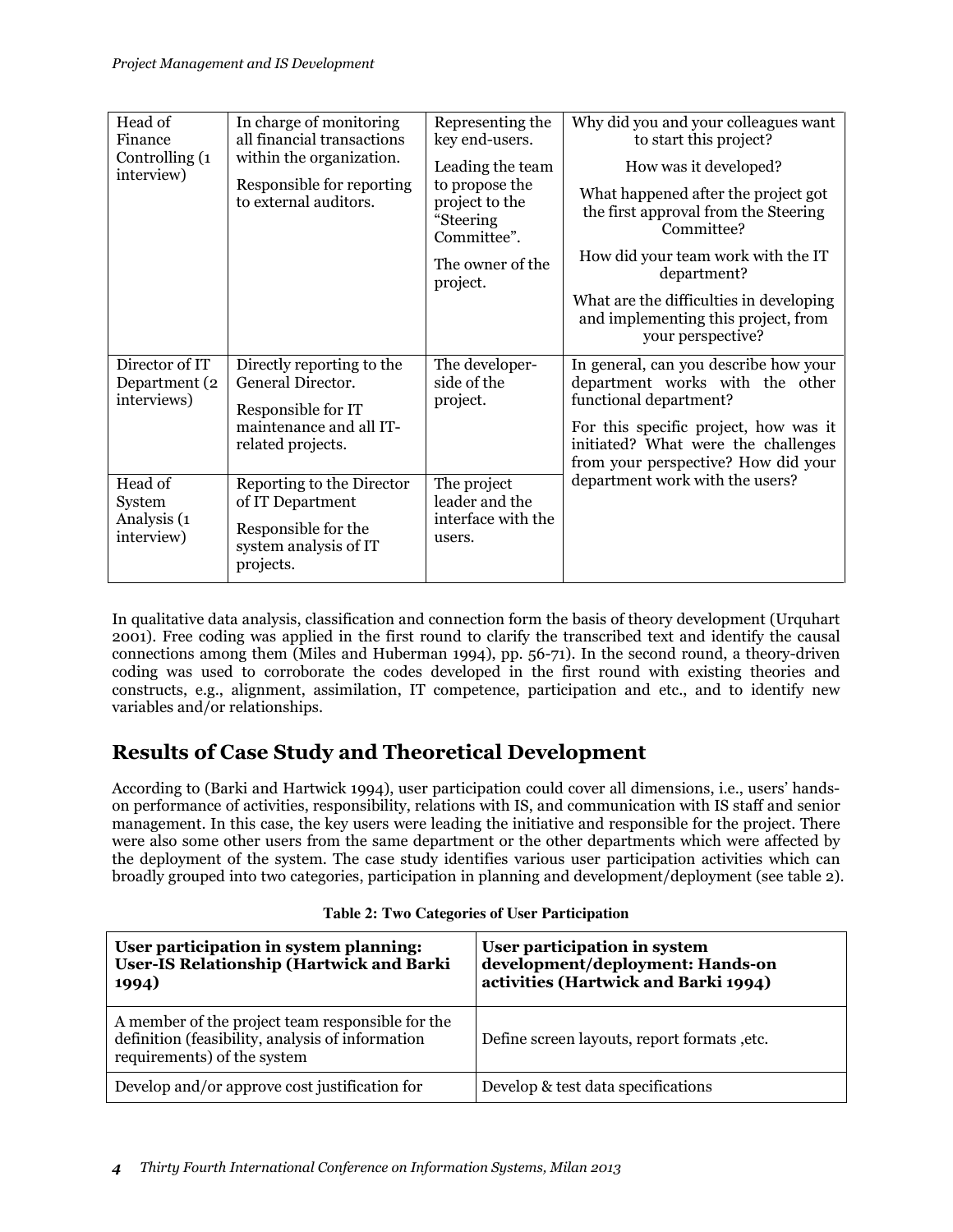| project                                                         |                                                                      |
|-----------------------------------------------------------------|----------------------------------------------------------------------|
| Develop and/or approve information requirements                 | Review and approve results of system test done by<br>IS staff        |
| Participate in requirement analyses                             | Perform system training programs                                     |
| Define and/or review system controls and security<br>procedures | Evaluate and approve training program to be<br>conducted by IS staff |

However, such participation was not sufficient for the promised success in terms of user acceptance and assimilation. In the following sections, we would like to identify the contingencies for effective user participation and assimilation and associated organizational actions.

Despite the high responsibility and influences from the key end-users, they had a great difficulty at the beginning in communicating and collaborating with the IT team. As the Chief Controller put:

"We saw this project as our dream. We were thinking it's an easy project as we've been working in this area for many years and we also made the plan expecting to make IT work easy. But we didn't think about the processes. At that moment members in the team didn't have much IT background. We sat with ABC (Note: IT Corporate Systems Manager) and his team to discuss the possibility. Every time we asked 'whether we are going the same direction? It's OK for us or not?' he said no and told us the system needed this and that, 'you need to have this information which is not from my unit but the other unit'. And I had no clue about his words.

One of major reasons was the lack of IT competence that includes the knowledge and skills in IT and its application, system development, management of IT and access to IT knowledge (Bassellier et al. 2001). According to the original conceptualization of (Bassellier et al. 2001), IT competence for managers includes both explicit and tacit knowledge of technologies, applications, system development, and management of IT. Managers with sufficient IT competence are more likely to form a partnership with IT professionals and to lead the IT projects. In this case, the managers did not have sufficient IT competence at the beginning when they initiated the project purely out of their business requirements. Their IT competence was rather developed during the project through constant interaction with IT professionals, despite that not all interactions were pleasant or constructive.

Thus, the IT competence as used in this study is a subset of the above components and is developed during the process of user participation. Such IT competence enables users to develop a common ground as well as a "good" relationship with their IT partners (Markus and Mao 2004). Different from the work by (Bassellier et al. 2001) where IT competence was considered as an antecedent for user champignon IT, our case indicates that user participation could be a valuable learning process where users can obtain IT competence relevant to the project, or so-called "learning-by-doing". Thus, we propose that:

#### H1: The effect of user participation on assimilation is contingent upon the development of IT competence in relation to the target information systems.

The second contingency is to re-construct professional identities that incorporate IT as an integral part. In this case, the key users are professionals who possesses esoteric knowledge (Carr-Saunders and Wilson 1933) and carries out some highly critical organizational functions with certain level of autonomy (Ibarra 1999). While normal organizational members for whom organizational identity constitutes a major source to construct their own identities, professionals do not solely rely on organizational identity for selfconcept construction (Van Maanen and Barley 1984). Rather, professionals are often defined by "what they did" as a profession and organizational membership is only an indicator of "where they work".

Identity plays a central role in how individuals make sense of and "enact" their environment (Weick 1995). Similarly professional identity is critical for professionals to make sense their work. As indicated in (Pratt et al. 2006), professionals' work in an organization may not be congruent with their professional identity, resulting in violation of "work-identity integrity" and affecting how professionals make sense of their work. Introducing IS to be a part of professionals' working content may profoundly challenges the "workidentity integrity" achieved in a working context without using IT (Meissonier and Houze 2010).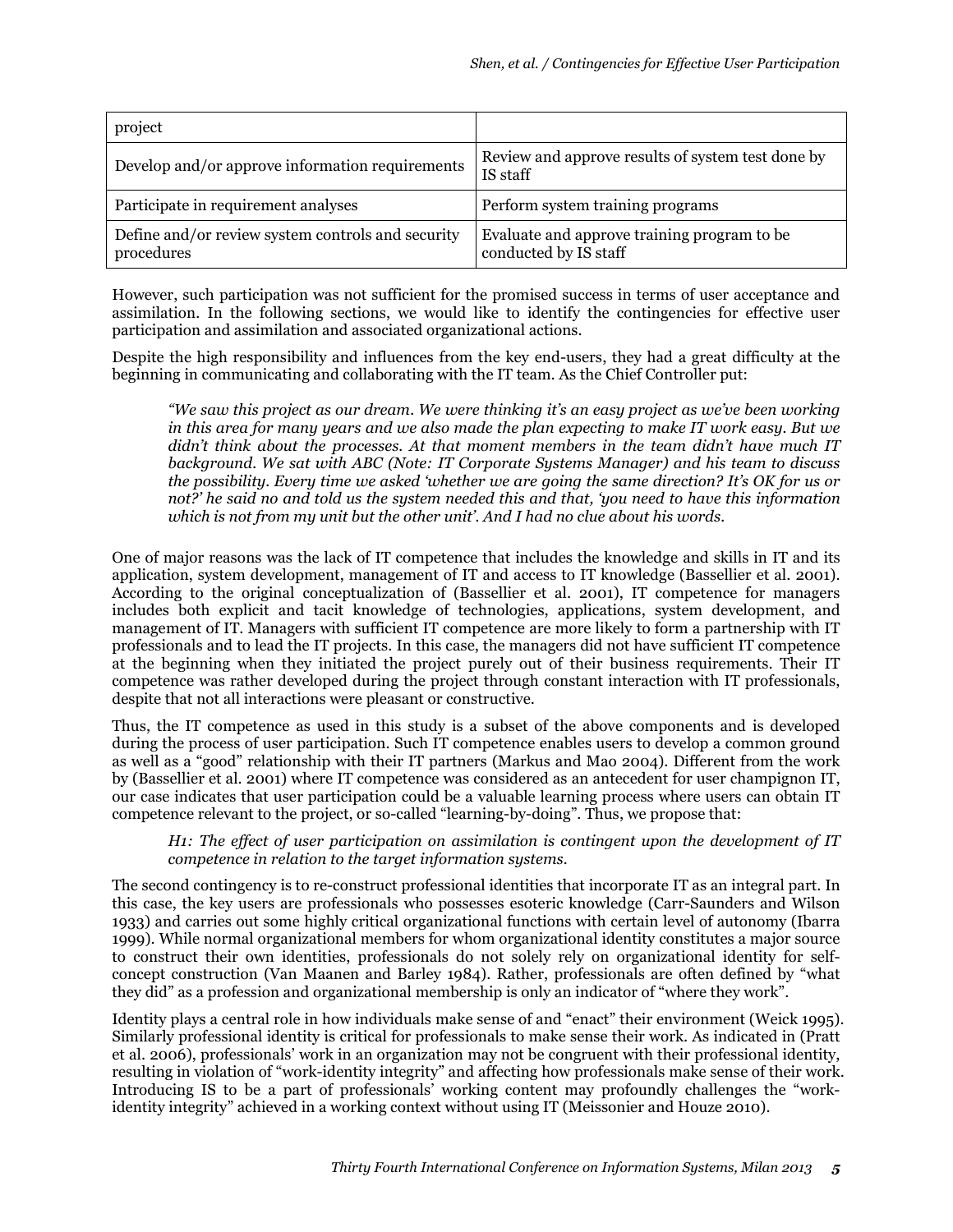In the case, the financial controllers, at the beginning, considered IT as either intimidating or irrelevant. Faced with challenges, their original work-identity identity was threatened by the new IT project. The resulting discrepancy prevented professionals from developing IT competence and common ground with their IT colleagues. The situation was not improved until they were open to reconstructing their professional identities. As revealed in the case, the work-identity integrity that needs to be constructed in the process of IS development includes two important aspects, viewing IT-knowledge (technical component) and collaborating with IT colleagues (collaborative component) as parts of professional identity. Such re-construction was further reinforced by the organizational rewards for their innovative initiative and performance. The resulting work-identity integrity helped develop the synergetic collaboration between financial department and IT team. Thus, we propose that:

H2: The effect of user participation on assimilation is contingent upon the development of new work-identity integrity in relation to the target information systems.

The third contingency is that by participating in system development, the users need to be informed about the alignment with business needs. It has been well recognized that, at the individual level, perceived alignment between information system and business needs is one of driving forces for end-user acceptance and usage. However, in this project, the changes induced by the IT project may not have direct benefit from using the system in terms of efficiency gains. If not addressed properly, such end-users would likely develop resistance against the proposed changes. Then how did the team handle the situation?

Realizing the need to convince end-users the value and efficacy in the new system, the team adopted several approaches to prepare and inform the end-users. Not only they focused on the alignment at the micro level, which refers to how the system fits with the end-user's working requirement, did they also address the macro alignment, i.e., how the expected changes fit with the overall organizational/departmental strategies/objectives; and the alignment with working processes, i.e., how the expected changes fit with the new working processes. Such a comprehensive approach in addressing alignment was effective and persuasive. Even for those who had lower level of participation or did not see direct gains from the system, any change would not be considered as abrupt, discontinuous but rather anticipated and continuous, reducing anxiety associated with new system. Thus, we propose that:

H3: The effect of user participation on assimilation is contingent upon the extent of alignment between the target information systems and the business needs as perceived by the end-users.

### Study 2: A Survey Study

To further test the research model, we conducted a survey study involving 261 employees from five different organizations who have participated in IT projects. Table 3 reports the demographic information. The surveyed organizations include one government, two semi-governments, and two private firms, which operate in different industries. All surveyed organizations have more than 500 employees and using IT to support business processes is critical. About two third of respondents were male which was consistent with the overall gender distribution of those organizations. Over 90% of respondents served management roles with different non-IT professions. Finally, the sample represents an even distribution in terms of age and tenure.

| Gender    | %    | <b>Job Level</b>                    | %    | Organizational type  | %    |
|-----------|------|-------------------------------------|------|----------------------|------|
| Male      | 75.9 | <b>Senior Executives</b>            | 15.7 | Government           | 14.6 |
| Female    | 24.1 | Middle Management                   | 44.8 | Semi-government      | 59.8 |
| Age       |      | Entry level management              | 34.9 | Private              | 25.7 |
| 21-30     |      | 23.8 Non-supervisory/Administrative | 4.6  | <b>Industry</b>      |      |
| $31 - 40$ | 29.5 | <b>Profession</b>                   |      | Financial/Banking    | 14.6 |
| $41 - 50$ | 29.1 | Maintenance                         | 4.6  | Retail               | 17.6 |
| >50       | 17.6 | Finance                             | 6.5  | Manufacturing/mining | 42.1 |

|  | Table 3. Demographic Information |  |
|--|----------------------------------|--|
|--|----------------------------------|--|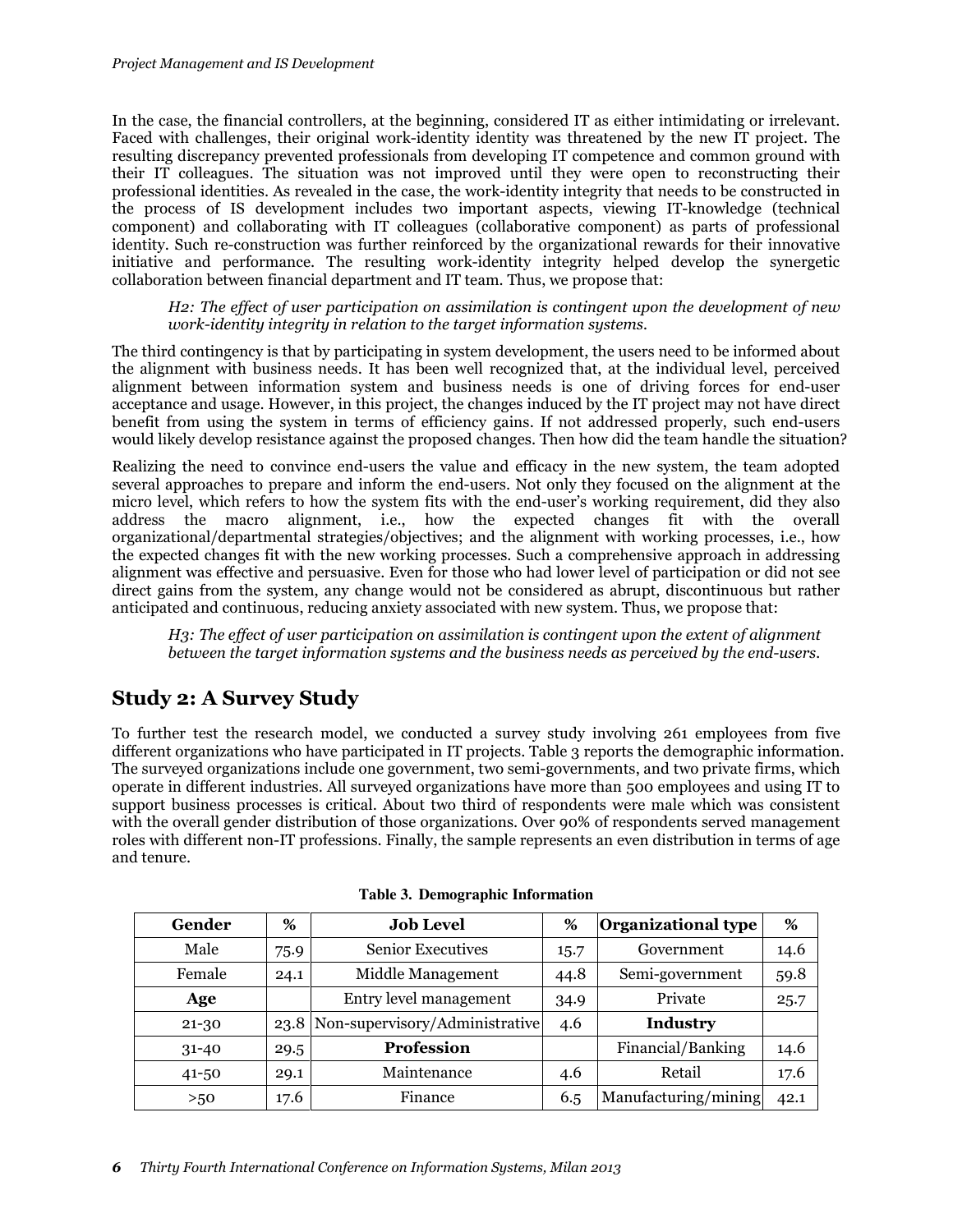| <b>Tenure</b> | %    | Human resources        | 5.7  | Other | 25.7 |
|---------------|------|------------------------|------|-------|------|
| <1 year       | 6.9  | Supply chain           | 11.1 |       |      |
| 2-5 years     | 22.6 | Sales & Marketing      | 5.7  |       |      |
| 6-10 years    | 27.2 | Operations             | 26.4 |       |      |
| $11-15$ years | 16.5 | <b>Quality control</b> | 19.2 |       |      |
| >15 years     | 26.8 | Others                 | 20.7 |       |      |

#### Measures

Assimilation in this study is defined as post-adoptive behaviors at the individual level, including three different behaviors, individual features adoption, use and extension (Jasperson et al. 2005). Accordingly, three items were used to measure assimilation in this research. One sample item is like "I use the information systems to perform majority of my tasks." Although three items indicate different types of behaviors, such behaviors are likely correlated. Thus, a reflective measurement is used for assimilation.

User participation is measured with the items as identified in the case study (see table 2), which are similar to the scales developed by (Hartwick and Barki 1994). However, such items were found highly correlated which may due to the fact that people involved in planning also participated in system development. Thus, reflective measures were used in this study.

IT competence was measured with four items covering both technical as well as managerial knowledge of IT and IT projects, which were initially adapted from (Bassellier et al. 2001) and validated in the case study. The technical aspect of IT competence was measured with the sum score of 20 items indicating the explicit knowledge of specific IT and applications related to the IS used in the organization. The managerial aspect of IT competence is mainly about the knowledge of system development and project planning. Since such knowledge was developed during the projects and basic technical knowledge is necessary to develop understanding about the system development and project management, we model the measurement as reflective.

Based on the results of the exploratory case, work-identity integrity includes two dimensions, that is, using IT and working with IT department/professional as parts of their professional identity. For each dimension, we developed reflective measures for, e.g., "using information systems is an integral part of my profession' and "working with IT department in defining requirements is in line with my profession". Cronbach's alpha=0.913 for the first dimension; and 0.911 for the second. We then used the average score for each dimension and modeled them as formative measures in the structural model.

Alignment, as revealed in the exploratory case study, incorporates multiple dimensions. At the micro-level, the individual employees need to "buy in" the significance of IT and achieve the fit between the IS and their tasks, which corresponds to the two important variables (perceived usefulness and perceived ease of use) as suggested by the theory of acceptance model (Venkatesh et al. 2003). Thus, we adopted the existing measures for these two dimensions (Venkatesh et al. 2003). Moreover, alignment was also desired at the macro-level where the IS should be fit with the overall organizational objectives (Cragg et al. 2002; Spears and Barki 2010). Thus, three reflective measures were developed for macro-level alignment. A sample statement is "The IS development is based on business objectives and/or needs". All items were measured with five-Likert scale (1=strongly disagree; 5=strongly agree).

### Data Analysis

Measurement validation and model testing were done in a holistic manner using Partial Least Squares (PLS). First, PLS is widely accepted as a suitable technique for testing theories in the early stage or exploratory model testing, while the other methods such as LISREL is usually used for theory confirmation (Fornell and Bookstein 1982). Second, formative measures were used in this research. Although the other covariance-based methods can accommodate formative indicators, but specific constraints on the model are necessary to ensure model identification (Bollen and Davis 2009; Diamantopoulos and Riefler 2008). These constraints often contradict theoretical considerations, leading to the problem whether model design should guide theory or vice versa. However, variance-based PLS can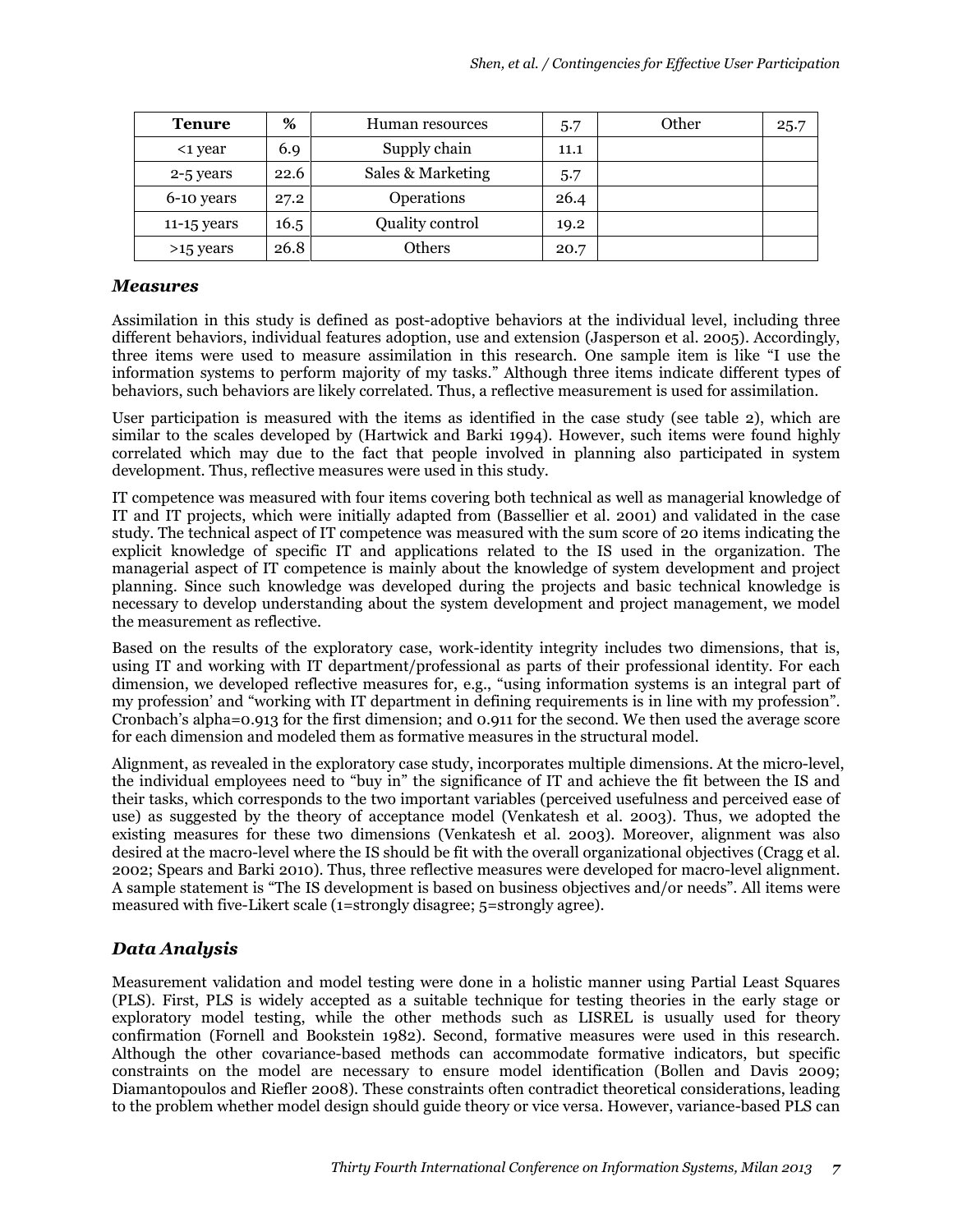handle formative indicators directly without the above issue (Fornell and Bookstein 1982).

Tests of significance were conducted for all paths using the bootstrap re-sampling procedure and the standard approach for evaluation that requires path loadings from construct to measures to exceed 0.70. Internal consistency of reflective measures was checked with composite reliability measures (ρ) and average variance extracted (AVE), as suggested by Fornell and Larcker (1981). The discriminant validity was examined by comparing the square root of the AVE for a particular construct to its correlations with the other constructs (Fornell and Larcker 1981) and by examining cross-loadings of the constructs.

This study adopted a cross-sectional design and both independent and dependent variables were measured at the same time point, implying that the common method variance could be a major threat for the validity. The control for the common method variance was done first through the instrument design. Different scales were used, and the sequence of the questions was randomized, both of which have been proved to effectively reduce the common method variance. In addition, according to Harman's singlefactor test (Podsakoff and Organ 1986), common method variance is present if a single factor accounts for the majority of the covariance in the dependent and independent variables. The principle component analysis with all measures resulted in nice distinct factors (see the appendix) and the first factor only accounted for 16% of the variance, implying no substantial common method bias in our survey data.

### **Results**

Table 4 presents the loadings of the reflective measures and weights of the formative measures to their respective constructs along with composite reliability scores. All reflective items were significant at the 99% level with loadings above o.8, demonstrating the convergent validity. The composite reliability scores (ρ) of all latent constructs were higher than the recommended value of 0.80 (Nunnally 1978), demonstrating internal consistency. The discriminant validity is demonstrated by the cross-loadings of reflective items (see the appendix). All items loaded higher on their respective constructs than on others, providing additional support for discriminant validity. The Table 2 also includes the weights of the formative items. Weights can be interpreted in a manner similar to beta coefficients from a multiple regression (Chwelos et al. 2001), which will be discussed further in the structural model.

| <b>Variable</b>                           | Loading   | Variable                       | Weight    |
|-------------------------------------------|-----------|--------------------------------|-----------|
| Assimilation ( $\rho$ =0.91; AVE=0.78)    |           | <b>Work-Identity Integrity</b> |           |
| Item <sub>1</sub>                         | $0.89***$ | Technical integrity            | $0.42***$ |
| Item 2                                    | $0.93***$ | Collaborative integrity        | $0.70***$ |
| Item 3                                    | $0.82***$ | Alignment                      |           |
| IT competence $(\rho = 0.90; AVE = 0.77)$ |           | Macro-Alignment                | $0.29*$   |
| Item 1                                    | $0.80***$ | PEU                            | $0.34***$ |
| Item 2                                    | $0.87***$ | PU                             | $0.38*$   |
| Item 3                                    | $0.84***$ |                                |           |
| Item 4                                    | $0.83***$ |                                |           |
| Participation ( $\rho = 0.95$ ; AVE=0.65) |           |                                |           |
| Item <sub>1</sub>                         | $0.80***$ |                                |           |
| Item <sub>2</sub>                         | $0.78***$ |                                |           |
| Item 3                                    | $0.85***$ |                                |           |
| Item <sub>4</sub>                         | $0.71***$ |                                |           |
| Item 5                                    | $0.79***$ |                                |           |
| Item 6                                    | $0.83***$ |                                |           |

**Table 4. Measurement Model**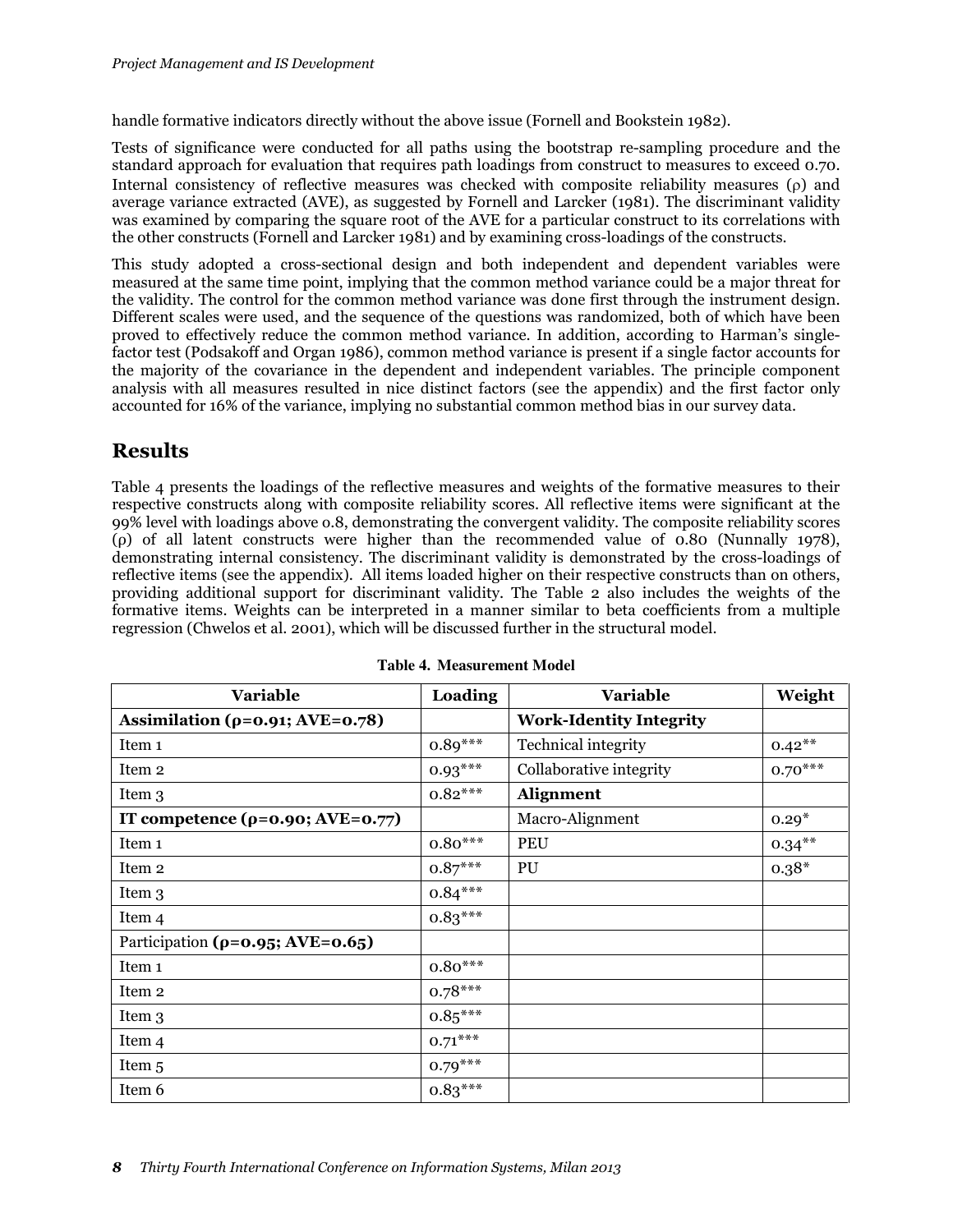| Item 7                                   | $0.79***$ |  |
|------------------------------------------|-----------|--|
| Item 8                                   | $0.84***$ |  |
| Item 9                                   | $0.83***$ |  |
| Item 10                                  | $0.84***$ |  |
| *** p<0.01; ** p<0.05; * p<0.1; ns p>0.1 |           |  |

Figure 1 presents the results of the PLS analysis of the structural model, including the overall explanatory power (R2) and path coefficients (for relationships between latent variables). In testing the structural model, we also include the following control variables, i.e., gender, tenure, age and profession, to both mediators and the dependent variable. Only tenure has a significant relationship with IT competence and all the rest are removed from the figure 2.

The research model provides a good explanatory power: 43.2% of the variance of assimilation. Workidentity integrity ( $\beta$ =0.261; p<0.05) and alignment ( $\beta$ =0.459; p<0.01) have significant impact on assimilation while the effect of IT competence is not significant. Examining the weights of these formative measures reveal that both dimensions of work-identity integrity are important in achieving assimilation. Particularly, the collaborative aspect of work-identity integrity was found to be more important than technical integrity. Among three dimensions of alignment, PEU was significant at the 95% confidence level, while the other two dimensions were marginally significant at the 90% confidence level.

User participation has significant effects upon three mediators, and explains 19.6% of the variance of IT competence, 14.8% of work-identity integrity and 7.2% of alignment. Particularly, the mediating effects are examined for work-identity integrity and alignment and the result shows that both work-identity integrity and alignment completely mediate the effect of user participation on assimilation, supporting H2 and H3. IT competence does not serve as a mediator in this study, but it is one of important outcomes of user participation.



**Figure 1. Structural Model Results** 

### Discussion and Conclusion

What is effective user participation when users are professional? With an exploratory case study, we identify three important contingencies that determine the effectiveness of professional users' participation in IT projects in terms of assimilation. They are IT competence, work-identity integrity and alignment as perceived by the professionals. The resulting theory was empirically validated with a survey study involving similar professional users from multiple organizations and the results provided strong support for the theory of effective professional user participation. The significant theoretical and practical implications are discussed as follows.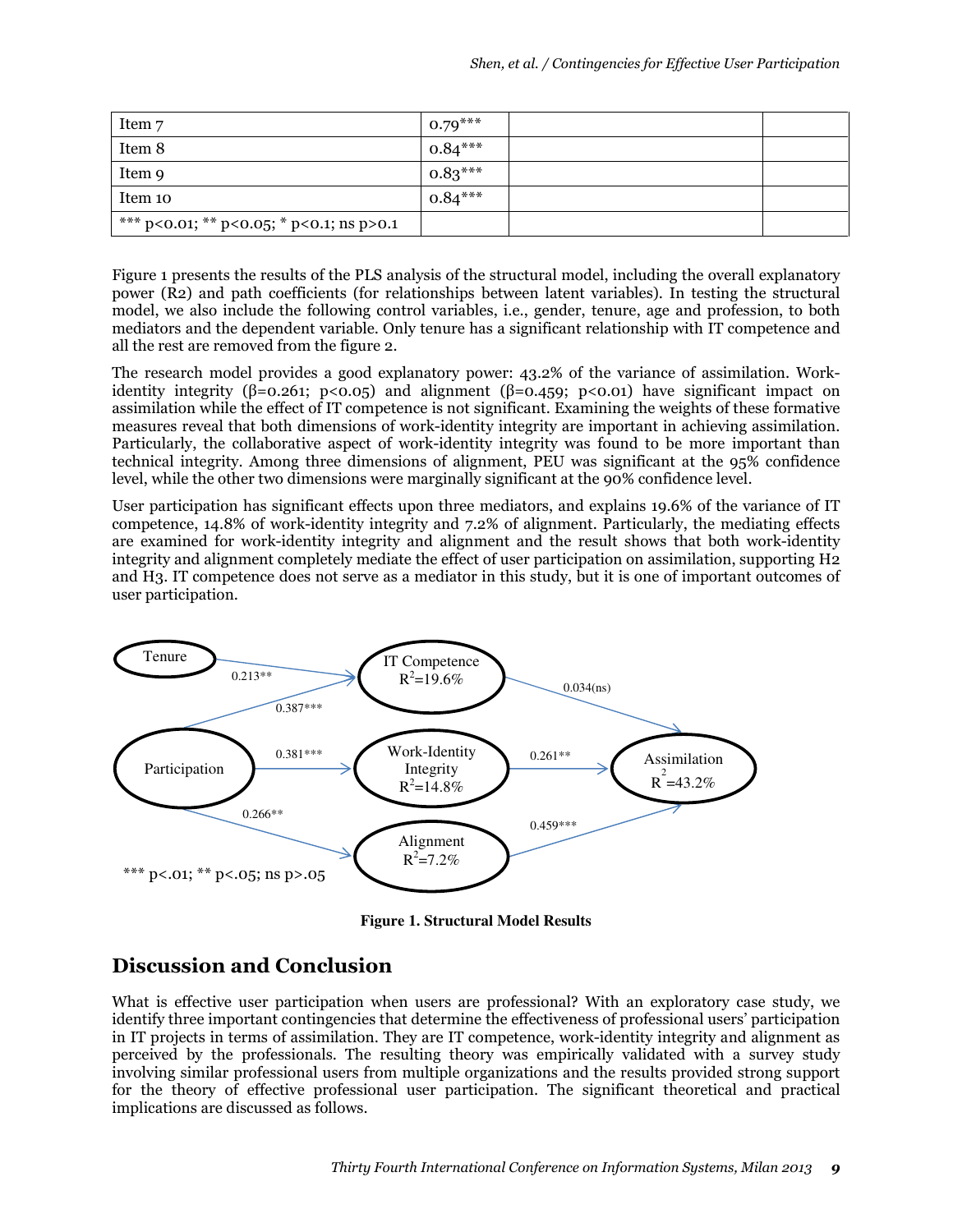### Theoretical Implications

Over last two decades, it is widely acknowledged that user participation in IS development has impact on IS project outcomes, both attitudinal and behavioral (He and King 2008). However, mixed results have been reported in studies examining the effect of user participation on system success (Harris and Weistroffer 2009) and suggest a contingency approach in investigating the effect of user participation. This research makes significant contribution to this line of research by identifying such contingencies for effective user participation, i.e., IT competence, work-identity integrity, and alignment.

IT competence provides a cognitive base for professional users to be able to get involved and to collaborate with IT professionals. Different from most prior research on IT competence which assumes its pre-existence and examines IT competence as an antecedent for participation/championship, the case study indicates that IT competence has to be further developed as an immediate result of user participation.

Work-identity integrity, which has been understudied in the past, provides an identity-based common ground for professionals to incorporate IT and working with IT colleagues as a part of their professional identity. Although a few studies examine the process of identity reconstruction during IT projects (Symon and Clegg 2005), this study is one of early attempts to seek quantifying the construct and empirical validation.

Finally, alignment is identified as the third important contingencies. The case study revealed that both micro- and macro-level of alignment needs to be achieved in order to fully rationalize the value of the IS among professional users. The resulting model also receives empirical validation involving professional users from different industries and organizations, which provides external validity of the research model.

In IS development research, another reason for the inconsistent results regarding the impact of user participation might be overlooking the characteristics of users themselves (Markus and Mao 2004). Users' professional background has been documented as one of major reasons for resistance (Lapointe and Rivard 2005; Sayer 1998). However, very little research has investigated how to resolve such resistance. Our study makes a significant step forward to understand and empirically validate the contingencies of business professional users' participation. Particularly our results show that work-identity integrity and alignment are more important than acquiring IT competence in influencing final assimilation. And both work-identity integrity and alignment fully mediate the effect of user participation on assimilation. Such results not only help resolved the issue of inconsistence in explaining the effect of user participation on assimilation, but also advance our understanding about the unique requirements for professional users' participation.

Methodologically, the multi-method research of the study answers calls for multi-method studies in IS (Mingers 2001). The exploratory case study without preconceived outcomes is followed by a formative study to validate the researchers' interpretation. Such a research design provides rich contextual information and well balances both relevance and external validity.

### Practical Implications

Practically, our study provides a valuable guidance for delineating the expected outcomes of user participation among professionals who are increasingly empowered to take initiatives in IS projects. Particularly, the project managers need to be aware of certain hurdles that professional users have to overcome in an IS project. High user participation does not necessarily guarantee user assimilation. The identified contingencies suggest possible organizational interventions that can help professionals to really "buy in" the new IS.

First, with more and more organizations empowering professional end users to initiate and/or even own IS projects (Hsu et al. 2012), certain IT training is still necessary to lay the cognitive common ground between professional users and IT partners for project collaboration. Such training should focus on two important aspects, IS knowledge and IT project skills. The former component helps professional users break the language barrier; while the latter one bridges the professional gaps with IT partners.

Second, effective professional users' participation also demands re-constructing professional identities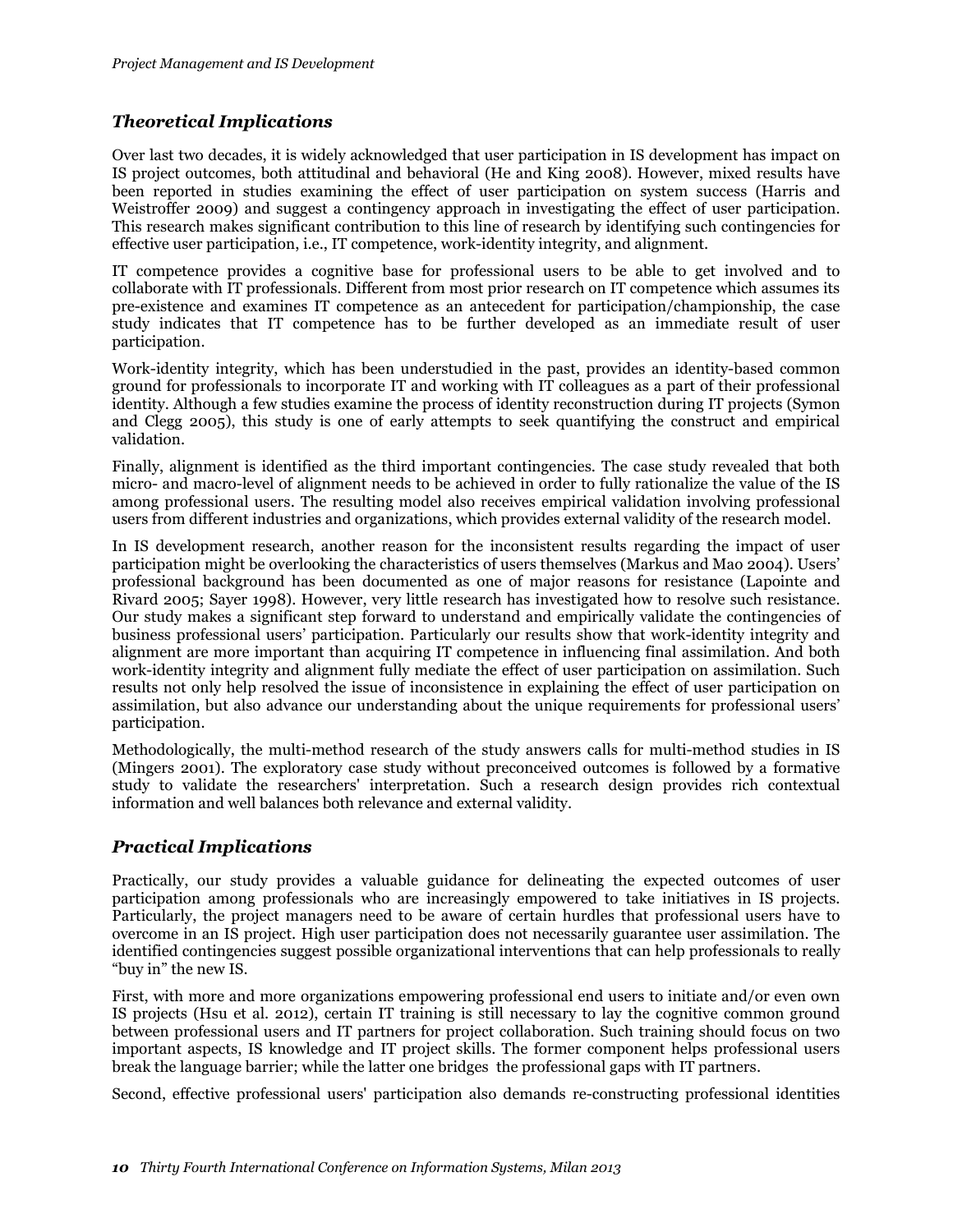that are compatible with new work requirement implied by IS projects, which should be considered as an integral part of project management. Organizations could be more proactive in professional identity reconstruction process by triggering active dialogue between professional users and IT staffs and continuous negotiation of desired professional identities as practiced in the organizations.

Finally, both micro and macro alignment needs to be explicitly communicated to the users involved in IS projects. While informing IT-task fit or micro alignment has been a quite common practice, it is not sufficient to address resistance as not all users can obtain immediate convenience or productivity gain by using new IS. In this research, we find that comprehension of organizational gains by using IS helps professional users rationalize their participation. Thus, it is important in IS project management to inform the "big pictures" in addition to address individual benefits.

#### Limitations and Future Research

Besides the significant contribution to literature as well as strong implications for practices, it is necessary to outline certain limitations in the current study that may warrant the future research endeavor. Although we have addressed the typical methodological issues associated with cross-sectional design, it is preferable to employ a longitudinal design for theoretical validation in order to empirically prove the causality as derived in the theoretical development.

Furthermore, the contingencies as identified in this study are bounded by certain user groups. It is likely that contingencies for effective user participation may vary for different user groups. Our research approach could be extended further to investigate the other users groups and to identify distinctive contingences from common ones.

### References

- Barki, H., and Hartwick, J. 1994. "Measuring User Participation, User Involvement, and User Attitude," MIS Quarterly (18:1), pp. 59-82.
- Bassellier, G., Reich, B.H., and Benbasat, I. 2001. "Information Technology Competence of Business Managers: A Definition and Research Model," Journal of Management Information Systems (17:4), pp. 159-182.
- Bollen, K.A., and Davis, W.R. 2009. "Causal Indicator Models: Identification, Estimation, and Testing," Structural Equation Modeling. An Interdisciplinary Journal (16:3), pp. 498-522.
- Carr-Saunders, A.M., and Wilson, P.A. 1933. The Professions Oxford, UK: Clarendon Press.
- Chwelos, P., Benbasat, I., and Dexter, A.S. 2001. "Research Report: Empirical Test of an Edi Adoption Model," Information Systems Research (12:3), pp. 304-321.
- Cragg, P., Kling, M., and Hussin, H. 2002. "It Alignment and Firm Performance in Small Manufacturing Firms," Strategic Information Systems (11), pp. 109-132.
- Diamantopoulos, A., and Riefler, P. 2008. "Advancing Formative Measuremnt Models," Journal of Business Research (61:12), pp. 1203-1218.
- Fichman, R.G., and Kemerer, C.F. 1997. "The Assimilation of Software Process Innovation: An Organizational Learning Perspective," Management Science (43:10), pp. 1345-1363.
- Fornell, C.G., and Bookstein, F.L. 1982. "Two Structural Equation Models: Lisrel and Pls Applied to Consumer Exit-Voice Theory," Journal of Marketing Research (19:4), pp. 440-452.
- Fornell, C.G., and Larcker, D. 1981. "Evaluating Structural Equation Models with Unobservable Variables and Measurement Error," Journal of Marketing Research (18), pp. 39-50.
- Harris, M.A., and Weistroffer, H. 2009. "A New Look at the Relationship between User Involvement in Systems Development and System Success," Communications of AIS (24), pp. 739-756.
- Hartwick, J., and Barki, H. 1994. "Explaining the Role of User Participation in Information System Use," Management Science (40:4), pp. 440-465.
- He, J., and King, W.R. 2008. "The Role of User Participation in Information Systems Development: Implications from a Meta-Analysis," Journal of Management Information Systems (25:1), pp. 301-331.
- Hsu, J.S.-C., Lin, T.-C., Zheng, G.-T., and Hung, Y.-W. 2012. "Users as Knowledge Co-Producers in the Information System Development Project," International Journal of Project Management (30:1), Jan, pp. 27-36.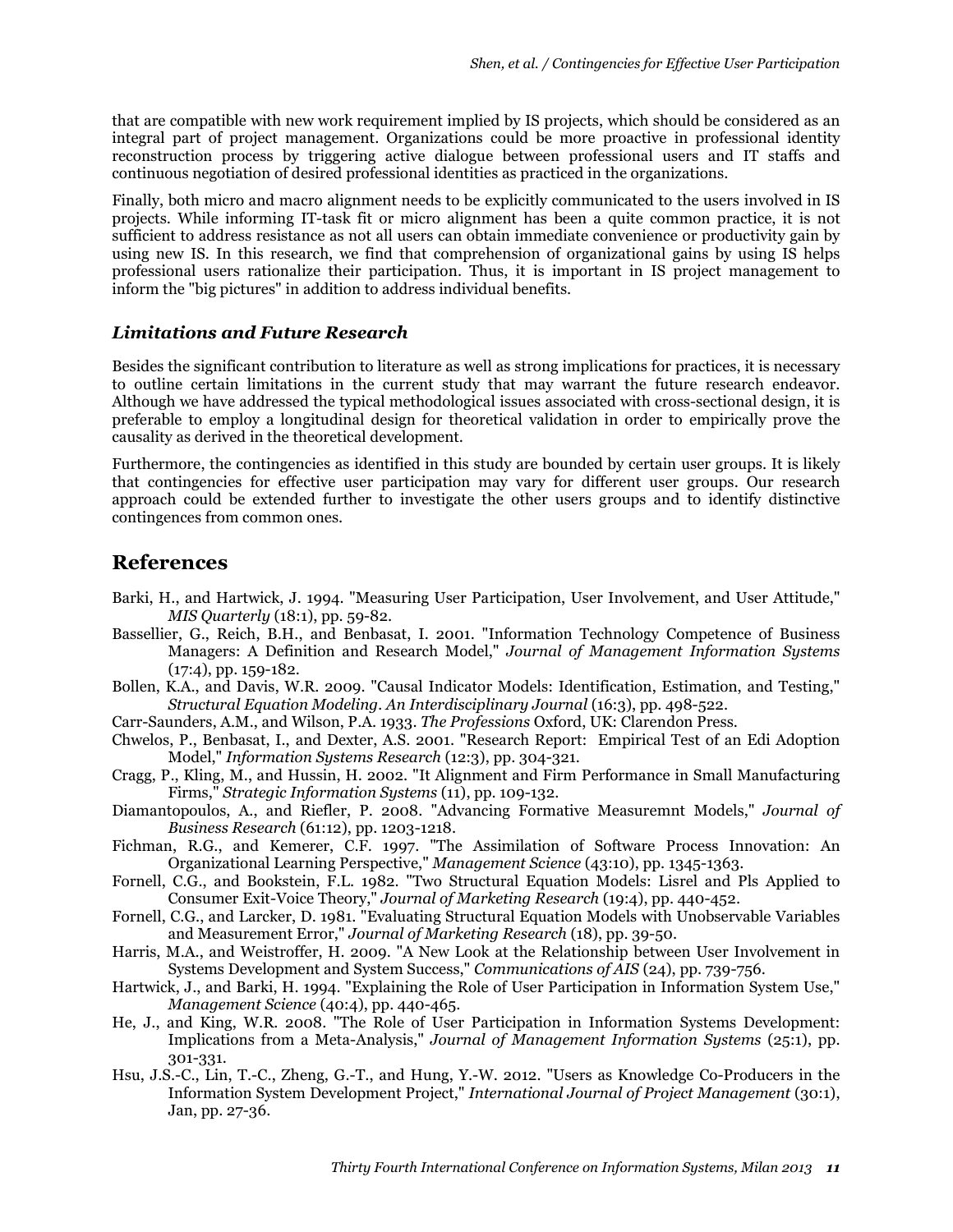- Hwang, M.I., and Thorn, R.G. 1999. "The Effect of User Engagement on System Success: A Meta-Analytical Integration of Research Findings," Information & Management (35:4), Apr, pp. 229- 236.
- Ibarra, H. 1999. "Provisional Selves: Experimenting with Image and Identity in Professional Adaptation," Administrative Science Quarterly (44), pp. 764-791.
- Jackson, E.F. 1962. "Status Inconsistency and Symptoms of Stress," American Sociological Review (27), pp. 469-479.
- Jasperson, J., Carter, P.E., and Zmud, R.W. 2005. "A Comprehensive Conceptualization of Post-Adoption Behaviors Associated with Information Technology Enabled Work Systems," MIS Quarterly (29:3), pp. 525-557.
- Kaplan, B., and Duchon, D. 1988. "Combining Qualitative and Quantitative Methods in Information Systems Research: A Case Study," MIS Quarterly (12:4), pp. 571-586.
- Lapointe, L., and Rivard, S. 2005. "A Multilevel Model of Resistance to Information Technology Implementation," MIS Quarterly (29:3), pp. 461-491.
- Lenski, G.E. 1956. "Social Participation and Status Crystallization," American Sociological Review (21), pp. 458-464.
- Lundberg, J., Kristenson, M., and Starrin, B. 2009. "Status Incongruence Revisited: Associations with Shame and Mental Wellbeing," Sociology of Health & Illness (31:4), pp. 478-493.
- Markus, H.L., and Mao, J.Y. 2004. "Participation in Development and Implementation: Updaing an Old, Tired Concept for Today's Is Contexts," Journal of Association for Information Systems (5:11-12), pp. 514-544.
- Martikainen, S., Viitanen, J., Korpela, M., and Laaveri, T. 2012. "Physicians' Experiences of Participation in Healthcare It Development in Finland: Willing but Not Able," International Journal of Medical Informatics (81:2), Feb, pp. 98-113.
- Meissonier, R., and Houze, E. 2010. "Toward an 'It Conflict-Resistence Theory': Action Research During It Pre-Implementation," European Journal of Information Systems (19), pp. 540-561.
- Miles, M.B., and Huberman, A.M. 1994. Qualitative Data Analysis: An Expanded Sourcebook. Thousand Oaks, CA: Sage Publications, Inc.
- Mingers, J. 2001. "Combining Is Research Methods: Towards a Pluralist Methodology," Information Systems Research (12:3), pp. 240-259.
- Nunnally, J.C. 1978. Psychometric Theory. New York: McGraw Hill.
- Podsakoff, P.M., and Organ, D.W. 1986. "Self-Reports in Organizational Research: Problems and Prospects," Journal of Management (12:4), pp. 531-544.
- Pratt, M.G., Rockmann, K.W., and Kaufmann, J.B. 2006. "Constructing Professional Identity: The Role of Work and Identity Learning Cycles in the Customization of Identity among Medical Residents," Academy of Management Journal (49:2), pp. 235-262.
- Purvis, R.L., Sambamurthy, V., and Zmud, R.W. 2001. "The Assimilation of Knowledge Platforms in Organizations: An Empirical Investigation," Organization Science (12:2), pp. 117-135.
- Saleem, N. 1996. "An Empirical Test Ofthe Contingency Approach to User Participation in Information Systems Development," Journal of Management Information Systems (13:1), pp. 145-166.
- Sayer, K. 1998. "Denying the Technology: Middle Management Resistance in Business Process Re-Engineering," Journal of Information Technology (13:4), pp. 247-257.
- Spears, J.L., and Barki, H. 2010. "User Participation in Information Systems Security Risk Management," MIS Quarterly (34:3), pp. 503-522.
- Symon, G., and Clegg, C. 2005. "Constructing Identity and Participation During Technological Change," Human Relations (58:9), Sep, pp. 1141-1166.
- Trauth, E.M. 2001. "The Choice of Qualitative Methods in Is Research," in Qualitative Research in Is: Issues and Trends, E.M. Trauth (ed.). Hershey, PA: IDEA Group Publishing, pp. 1-19.
- Urquhart, C. 2001. "An Encounter with Grounded Theory: Tackling the Practical and Philosophical Issues," in Qualitative Research in Is: Issues and Trends, E. Trauth (ed.). Hershey: Idea Group Publishing, pp. 104-140.
- Van Maanen, J., and Barley, S.R. 1984. "Occupational Communities: Culture and Control in Organizations," in Research in Organizational Behavior, B.M. Staw (ed.). Greenwich, CT: JAI Press, pp. 287-365.
- Venkatesh, V., Morris, M.G., Davis, G.B., and Davis, F.D. 2003. "User Acceptance of Information Technology: Toward a Unified View," MIS Quarterly (27:3).
- Weick, K.E. 1995. Sensemaking in Organiations. Thousand Oaks, CA: Sage.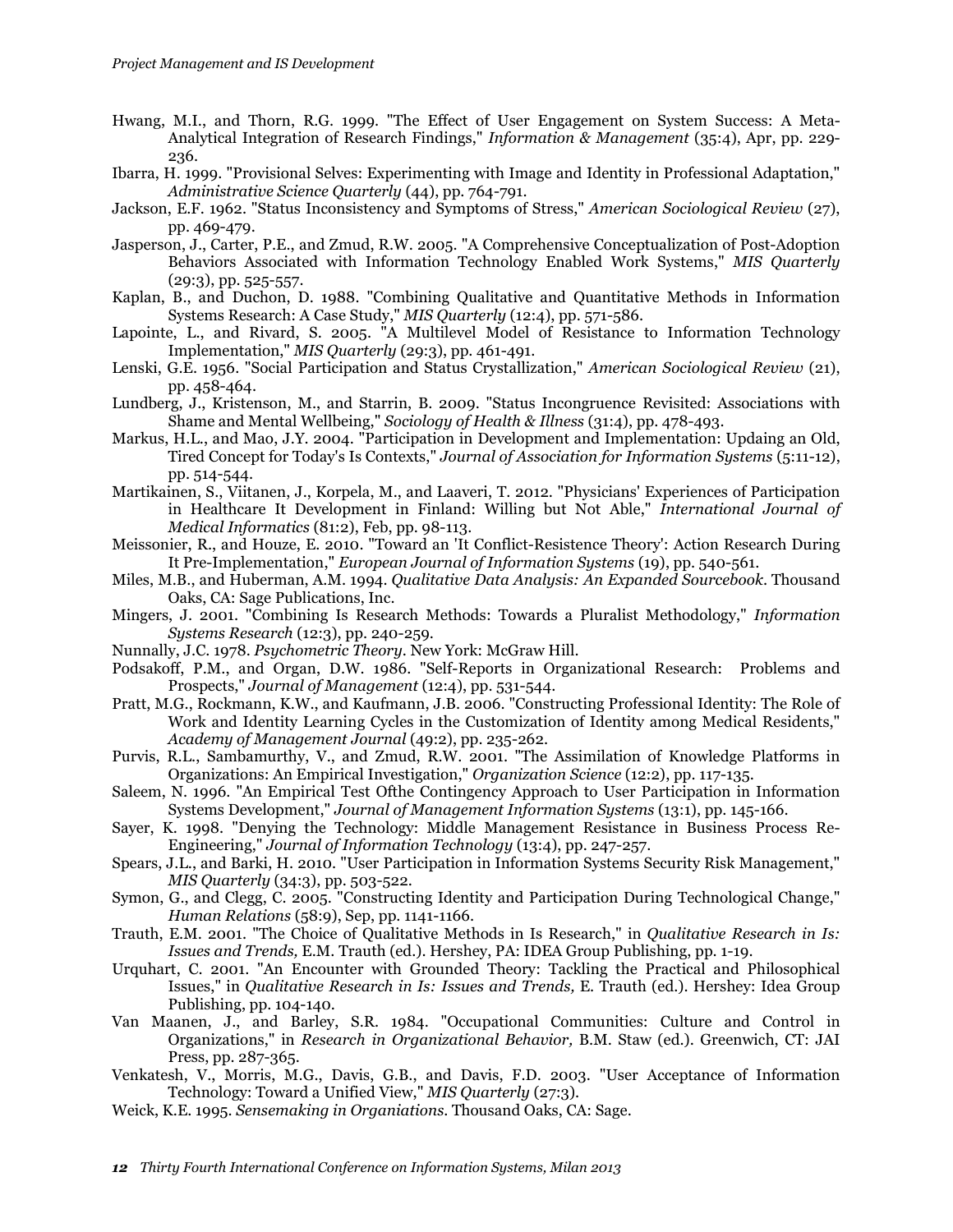### **Appendix: Loadings and Cross-loadings**

|                               | Component |                |          |                         |          |          |          |          |                |
|-------------------------------|-----------|----------------|----------|-------------------------|----------|----------|----------|----------|----------------|
|                               | 1         | $\overline{c}$ | 3        | $\overline{\mathbf{4}}$ | 5        | 6        | 7        | 8        | $\overline{9}$ |
| Participation                 | .725      | .168           | .102     | .233                    | $-0.015$ | .135     | .029     | .084     | $-0.016$       |
| Participation                 | .722      | .148           | .082     | .180                    | .043     | .145     | $-0.088$ | .118     | $-256$         |
| Participation                 | .795      | .180           | .057     | .126                    | .036     | .053     | $-.043$  | .222     | $-0.064$       |
| Participation                 | .624      | .154           | $-0.052$ | .263                    | .058     | $-0.092$ | .131     | .283     | .002           |
| Participation                 | .783      | .075           | $-.079$  | .101                    | .097     | .079     | .058     | .156     | $-135$         |
| Participation                 | .843      | .077           | .079     | .005                    | .098     | $-141$   | .112     | $-0.075$ | .182           |
| Participation                 | .799      | .044           | .067     | $-0.012$                | .231     | .003     | .119     | $-156$   | .164           |
| Participation                 | .851      | .158           | .056     | .006                    | $-0.27$  | .027     | .013     | $-0.048$ | .105           |
| Participation                 | .834      | .103           | .067     | .041                    | .146     | .006     | .028     | $-115$   | .119           |
| Participation                 | .853      | .037           | $-0.031$ | .011                    | .164     | .110     | .097     | $-068$   | $-0.036$       |
| IT Competence                 | .162      | .101           | .010     | .758                    | $-0.030$ | .054     | .135     | .115     | $-152$         |
| IT Competence                 | .143      | .135           | .102     | .876                    | .072     | .034     | .061     | .062     | .119           |
| <b>IT Competence</b>          | .152      | .062           | .181     | .866                    | .034     | .047     | $-0.037$ | .040     | .145           |
| <b>IT Competence</b>          | .090      | .084           | .002     | .865                    | .100     | .107     | .064     | .081     | .103           |
| WI integrity: technical       | .086      | .284           | .749     | .174                    | .046     | .121     | .091     | .109     | .051           |
| WI integrity: technical       | .107      | .270           | .811     | .074                    | .097     | .177     | .162     | .124     | .114           |
| WI integrity: technical       | .041      | .177           | .848     | .029                    | .166     | .113     | .175     | .061     | .170           |
| WI integrity: technical       | .004      | .182           | .826     | .056                    | .194     | $-0.06$  | .154     | .108     | .167           |
| WI integrity: Collaborative   | .016      | .721           | .262     | .014                    | .094     | .109     | .112     | .248     | $-062$         |
| WI integrity: Collaborative   | .176      | .792           | .192     | .106                    | .037     | .111     | .084     | .035     | .228           |
| WI integrity: Collaborative   | .268      | .766           | .220     | .179                    | .044     | .120     | .140     | $-0.091$ | .086           |
| WI integrity: Collaborative   | .328      | .788           | .179     | .115                    | .120     | .081     | .105     | .017     | .136           |
| WI integrity: Collaborative   | .266      | .792           | .145     | .110                    | .098     | $-.017$  | .091     | .104     | .129           |
| Macro-Alignment               | .136      | .096           | .253     | .025                    | .796     | .017     | .056     | .048     | .052           |
| Macro-Alignment               | .174      | .055           | .170     | .091                    | .798     | .134     | .065     | .061     | .093           |
| Macro-Alignment               | .120      | $-0.08$        | .034     | $-0.79$                 | .756     | .213     | .102     | .107     | .093           |
| Macro-Alignment               | .135      | .189           | $-0.11$  | .177                    | .686     | .274     | .125     | .137     | $-0.081$       |
| Process alignment             | .092      | .312           | .161     | .004                    | .316     | .619     | .254     | .142     | .107           |
| Process alignment             | .081      | .080           | .124     | .123                    | .211     | .815     | .124     | .029     | .185           |
| Process alignment             | .055      | .044           | .102     | .113                    | .218     | .810     | .157     | .146     | .126           |
| <b>IT Significance</b>        | .040      | .250           | .182     | .107                    | $-051$   | .282     | .091     | .169     | .725           |
| <b>IT Significance</b>        | $-0.002$  | .159           | .318     | .085                    | .168     | .113     | .174     | .143     | .763           |
| <b>IT Significance</b>        | .013      | .202           | .178     | .130                    | .228     | .278     | .269     | .364     | .545           |
| IT-Task fit (micro alignment) | .054      | $-.033$        | .133     | .203                    | .154     | $-061$   | .062     | .841     | .041           |